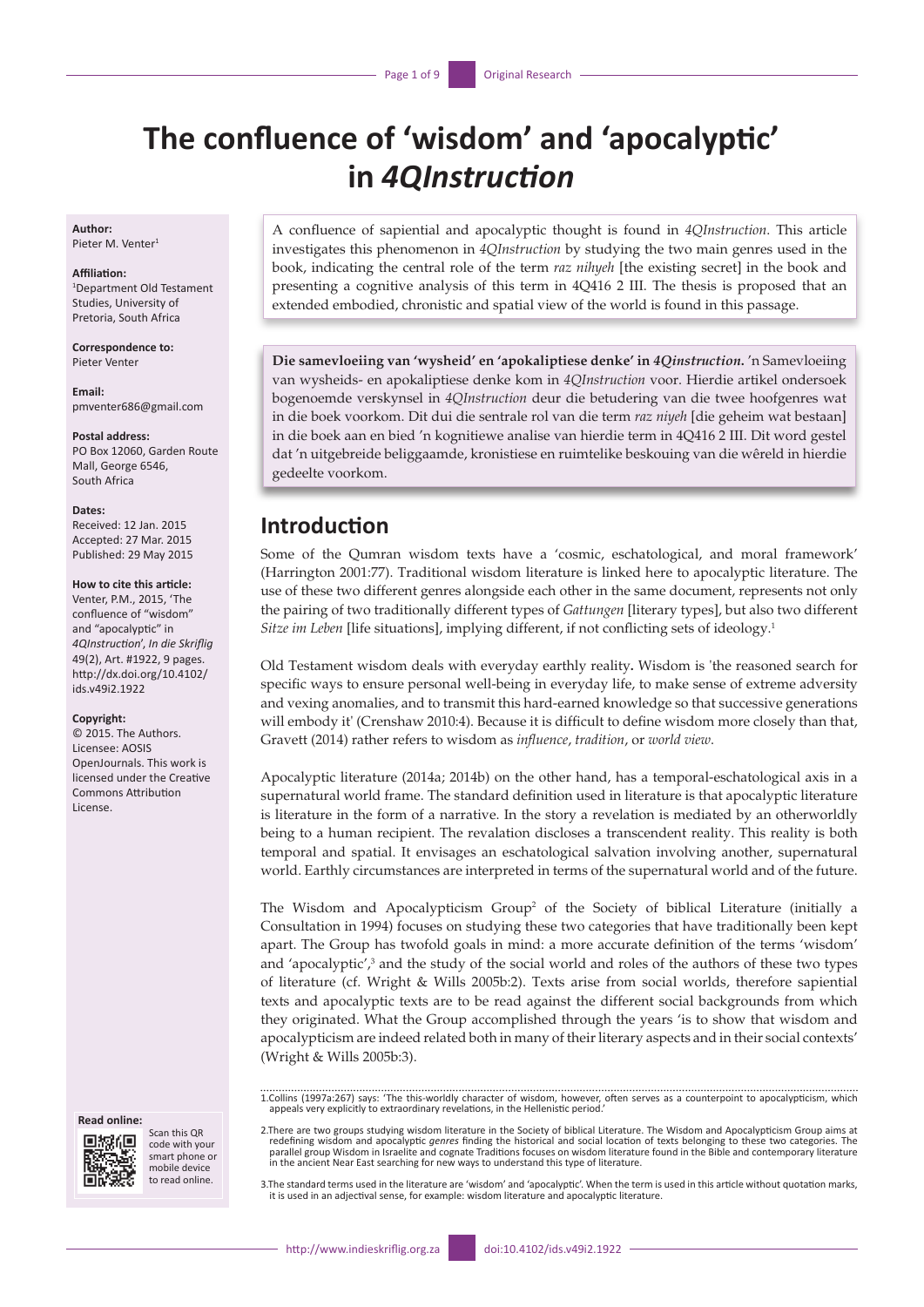An obvious candidate for studying the use of both wisdom and apocalyptic literature is the theoretical book of *4QInstruction*, also known as *Sapiential Work A*, or as *Mûsar lĕMēv*î*n*. In this book material of both wisdom and apocalyptic provenance is found (cf. Goff 2007:11). This article investigates *4QInstruction* in an effort to better understand the relation between wisdom and apocalyptic literature during the time of its creation during the last two centuries of the time before the Common Era. After a summary of genre research the content of the book is discussed next. The importance of the term *raz nihyeh* [the existing secret] found in the book is indicated and its probable meaning discussed. Finally a cognitive analysis of the term in 4Q416 2 III is used to shed some more light on the relation between the wisdom perspectives and the apocalyptic view.

# *Gattung* **research in the light of the Dead Sea scrolls**

George W.E. Nickelsburg (2005b:36) indicated in his paper read at the first session of the Consultation in 1994,<sup>4</sup> that 'wisdom' and 'apocalyptic' are *flawed categories* with regard to Qumran studies. Apocalyptic texts often contain elements that are usually found in wisdom texts and vice versa. Nickelsburg's (2005b:36) advice was to study the 'nature and interrelationship of the wisdom, prophetic, and eschatological components in Jewish apocalyptic writings'.

The study of wisdom literature in the Dead Sea scrolls brought along some changes in the definition of the wisdom Gattung (cf. Kampen 2011:loc. 191). In his study of 'wisdom' texts in the Qumran library, Collins (1997b:278) comes to the conclusion 'that the forms of sapiential instruction are not necessarily tied to a particular kind of content or a single worldview'. What is more, the focus on literary form shifted towards the worldview reflected in wisdom literature. The 'idea that wisdom constitutes a particular understanding of reality' (1997b:266) became important in the definition of wisdom. Wisdom is rather 'a multivalent concept' representing 'various wisdoms on offer in the schools of Judea around the turn of the era' (1997b:281). For Goff (2007:4) wisdom is 'an admittedly vague category' that already has the characteristic of diversity in the Old Testament. In the definition of biblical wisdom a change occurred as well. In the book of Proverbs, Fox (2007:669) finds that 'a fair degree of ideological unity' holds the material of the book together. This epistemology 'is best described as a coherence theory of truth' (2007:675).

The way in which wisdom is used in the scrolls makes it clear that it should be seen as an entity with 'its own developmental history' (Collins 1997b:281). Some development took place. According to Goff (2007:6) the wisdom texts in the Dead Sea scrolls 'attest a trajectory of wisdom in the Second Temple period that is characterized by influence from apocalyptic tradition'.5 García Martínez (2003:xxxiiv) refers to 'a new

4.Revised for the 2005 congress volume by Wright and Wills (2005:17–37).

5.Armin Lange (1995) is of the same opinion.

sort of wisdom' at Qumran. As all genres are 'inherently unstable' (Brooke 2013:126), diachronicity (2013:126) should be kept in mind to understand the susceptible character of hierarchies of genres to change. Wisdom as genre should be viewed dynamically.

Although Goff (2007:5) still tries to identify wisdom at Qumran in terms of more traditional criteria like pedagogical intent, thematic affinity, key phrases and motifs, it is clear that the association of wisdom with either the Torah (4Q525) or with apocalyptic literature (4Q184, 4QSapiential Work, and 4Q298) leads to a new kind of wisdom. The 'assumed autonomy' (Kampen 2011:loc. 199) of wisdom can no longer be upheld. Saur (2012:152) remarks that the wisdom literature at Qumran cannot be separated from apocalyptic literature. It was no longer directed at everyday practice, but rather at what was coming, and the glorious future of the righteous after death against the backdrop of the present (cf. 2012:152).

This trend agrees with Williamson's genre study. The traditional reduction of genre 'to a static system of taxonomic classification' (Williamson 2010:323), should make place for a cognitive model, a '"system of expectations" mediating between author and audience' (2010:325). Williamson follows Alastair Fowler's Cognitive genre theory of a 'family resemblance approach to genre' (2010:314). Genre represents the use of a selection of features having a family resemblance. Genres are 'fluidly structured entities' (2010:317) that can vary from traditional generic conventions, but be related to each other not 'threatening the integrity of the genre' (2010:318).

Although we are in a better position to identify the elements that would indicate an apocalyptic worldview, than to indicate what 'it means to say that a text exhibits a wisdom worldview' (Tanzer 2005:44), diachronicity and variety should still be kept in mind. Since the Maccabean revolt apocalyptic literature flourished and texts increased combining elements of apocalyptics and wisdom. These texts enlarge the endeavour to continue a dichotomous labelling of either 'wisdom' or 'apocalyptic'. The terms 'wisdom' and 'apocalyptic' will have to be reviewed in this changing context. Tanzer (2005:43) remarks that some further work needs to be done in thinking through 'the different typologies of wisdom that are attested in varieties of texts … and how these relate to the perceived worldview of the text'. This means that we will have to work 'text by text on the definitional issue of wisdom' (2005:45) before it is possible to relate 'wisdom' to 'apocalyptic' and know to what extent the boundaries between them are permeable.

Against this background texts in the scrolls with both wisdom and apocalyptic perspectives can be studied. It will also have to be kept in mind that these perspectives represent a dynamic process of change and adaptation. It should be envisagde as two different streams running alongside each other for centuries, but started to flow into each other at Qumran.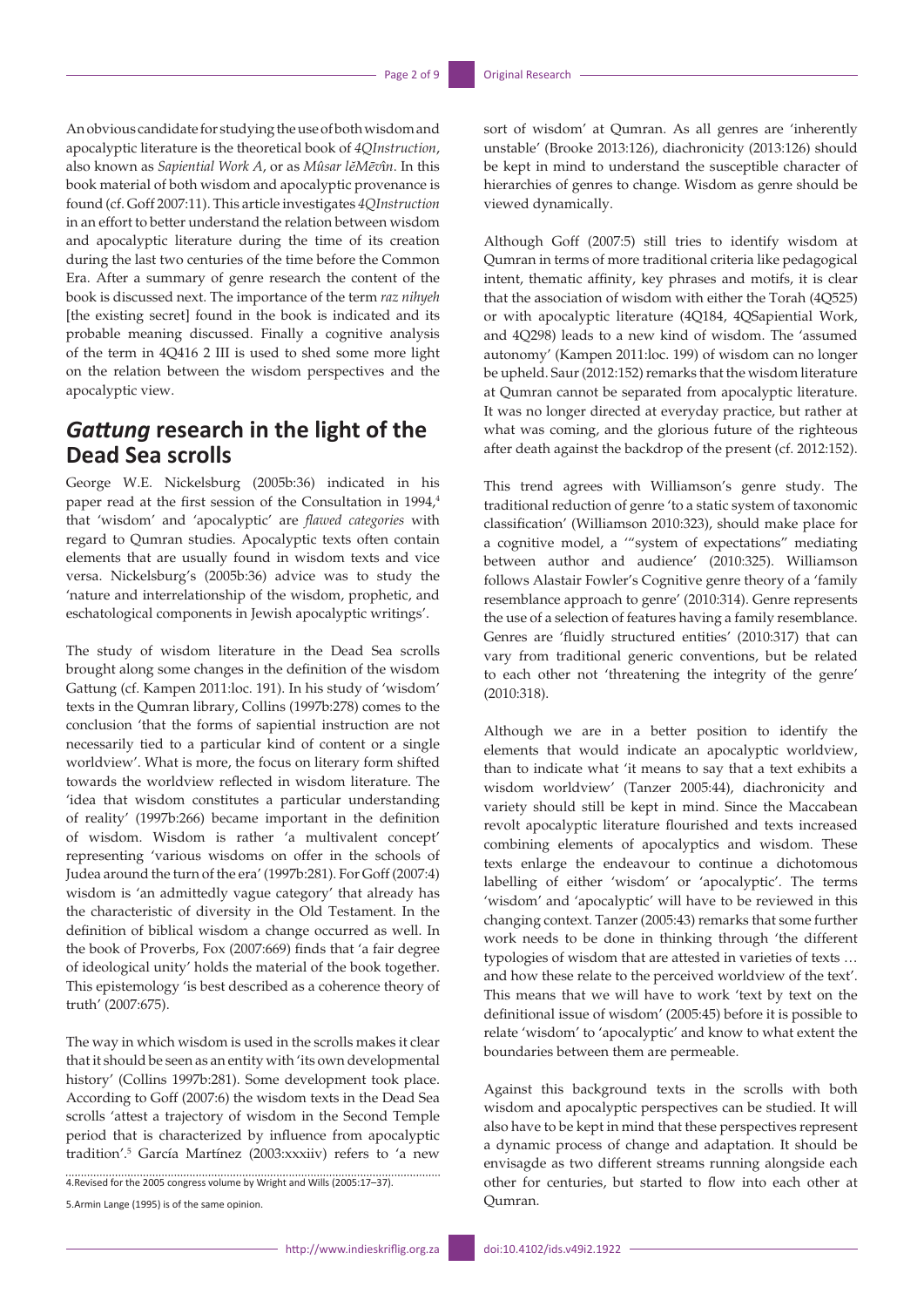# **4QInstruction**<sup>6</sup>

Collins (1997b:271) indicates *4QInstruction* as being by 'far the most extensive and important wisdom text<sup>7</sup> from Qumran'.<sup>8</sup> It is the 'most comprehensive sapiential text in Qumran' (Perdue 2003:250). Goff (2007:665) describes *4QInstruction* as 'the best example available of a Jewish wisdom text with an apocalyptic worldview'. Goff (2007:661) bases this identification on the 'pedagogical ethos of *4QInstruction*' comprising of 'admonitions and practical advice that are designed to improve the ordinary life of the addressee'. García Martínez (2003:xvi) reads *4QInstruction* in an apocalyptic framework, and although hesitant to call it 'apocalyptic wisdom', he is of the persuasion that the author presents even traditional wisdom as revealed heavenly wisdom. Knibb (2003) denies that *4QInstruction* is an apocalyptic writing. In line with the familial relationship discussed above, Knibb (2003:199) finds that it is 'primarily in the theological ideas that undergirds the wisdom teaching', not in any apocalyptic form, that relevance to the book of Enoch and 4QMysteries can be found.

Six fragments of the original work are available at Qumran. They partially overlap with each other.<sup>9</sup> Scholars posit that they form part of an originally large sapiential text between 23 and 30 columns long (cf. Nickelsburg 2005a:170). Kampen (2011:loc. 503) does not deem it possible to make a 'systematic reconstruction of a unified text incorporating all of the fragments'. Koch (2003:53) refers to the '*unvollständige Rekonstrurierbare*' [incomplete reconstructable] and in its arrangement therefore not transparent writing. What is left of the original is found in scrolls<sup>10</sup> 1Q26, 4Q415-418, and 4Q423,11 'written in Herodian script of the late 1st century bce or early 1st century ce' (Perdue 2003:250; cf. also Harrington 2001:40), in Hebrew 'which was undoubtedly the original language of composition' (Harrington 2003:344).

The 'extensive margin on the right-hand side' (Harrington 2001:41; cf. 2003:344) in 4Q416 is 'the most secure point' (Goff 2013:8; cf. Kampen 2011:loc. 503, 515) of the beginning of the original document, providing 'a cosmological and eschatological framework for the document' (Collins 1997a:126; cf. also Harrington 2001:41). Although 4Q416 is badly damaged, Harrington (2001:41) deduces from what is available, that the rest that follows was presented from a theological perspective that was cosmic and eschatological and provided an apocalyptic context for all of the work.

6.The translation of Goff (2013:92–93) is followed here.

- 7.Other Qumran sapiential texts are found in 4Q424, 4Q420–21, 4Q413, 4Q298, and 4Q525.
- 8.To this Perdue (2003:250) adds: 'similar to the Book of Enoch, in particular "The Book of the Watchers" and the "Epistle of Enoch"'
- 9.Cf. Goff (2007:11, note 6) for the fragments that overlap with one another. Goff (2013:3) refers to 'a synoptic situation'. For a more extensive discussion of fragments overlapping cf. Goff (2013:3).
- 10.According to Harrington (2001:40) parts of the original work are also preserved in 1Q26.
- 11.These are the names given to these manuscripts by Strugnell, Harrington and Elgvin (1999).

Harrington (2003:343) gets 'a glimpse of a sometimes awkward attempt at presenting wisdom teachings in an apocalyptic framework and with motivations that include some basic concepts of apocalyptic thinking' in these fragments. Nickelsburg (2005a:170) sees in the preserved fragments<sup>12</sup> 'a compilation of units of practical wisdom, loosely strung together<sup>13</sup> ... with cosmological and eschatological components'. Perdue (2003:250) sees these texts as a combination of sapiential instruction in accordance with the way the sages understood the cosmological order. Wisdom is obtained here through supernatural revelation (cf. Goff 2007:663). According to Goff (2007:10) the work is 'eudemonistic and has a pedagogical ethos'. Themes included in the document therefore deal with 'creation, providence, wisdom, revelation, especially esoteric knowledge to the elect, eschatological understanding of history and the eons of the time, and a final judgment' (Perdue 2003:250) and with 'practical instruction on topics such as marriage, the payment of debts and the moderation of food' (Goff 2007:9).

Most of the practical instructions in *4QInstruction* are found in 4Q416 and 4Q41714 (cf. Collins 1997a:118). The readers are addressed here in the second person masculine singular (as *mebin* – 'learner') instructing them how to deal inter alia with money and cope with poverty. However, the sage not only instructs his pupils how to deal with worldly matters, but also 'on many other matters that pertain to the realm of heavenly wisdom' (García Martínez 2003:xv). Although it takes the form of a senior sage preparing juniors for an educational or leadership role, the instructions are 'extended to the entire people15 with whom these individual are affiliated' (Kampen 2011:loc. 476).

The largest piece of more or less running text is found in the three successive columns of 4Q 416 (cf. Nickelsburg 2005a:170–171). Harrington (2001:44) remarks that 4Q416, Fragment 2, is 'the best preserved section' in this work. In this fragment the term *raz nihyeh* plays a central role.

Before continuing with a discussion of 4Q416 Fragment 2, this term will now be studied as background to the contents of 4Q416 Fragment 2.

### *nihyeh raz* **– רז נהיה**

The ethics in the Instruction is 'grounded in a comprehensive view of the purpose of creation' (Collins 1997b:272), 'summed up in the enigmatic phrase raz nihyeh' (Collins 1997a:121). Other themes, such as eschatological judgement, are also found, but supernatural revelation in the form of the *raz nihyeh*

<sup>12.</sup>Collins (1997a:118) describes the available manuscripts as 'extremely fragmentary', partly because the original 'was loosely structured at best'.

<sup>13.</sup>Goff (2007:12) remarks that the reconstruction of *4QInstruction* 'is not a major issue in terms of the interpretation of the work', as wisdom texts have a loose organisational form anyhow.

<sup>14.</sup>For a discussion of the contents of 4Q416, 4Q417 and 4Q418, cf. Harrington 2003:344–349.

<sup>15.</sup>According to Collins (1997a:120) this document is not addressed to 'the Jewish society at large, but to those who share an understanding of this mystery and therefore have been initiated into some kind of movement …'.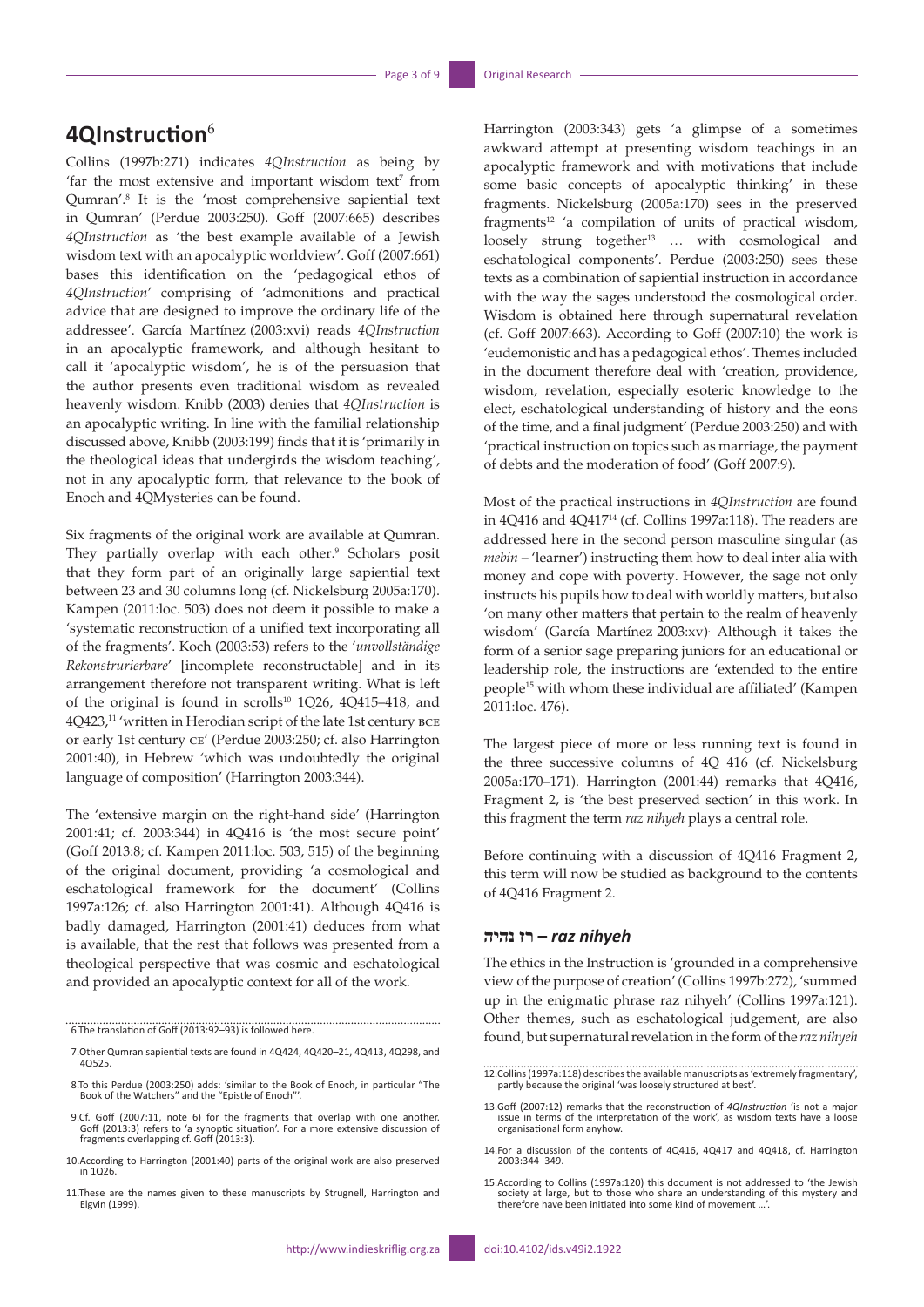'is the main tool by which the addressee acquires wisdom' (Goff 2007:10). The appeal of *raz nihyeh* to supernatural revelation 'is the core of 4QInstruction' (2007:13).

The term *raz* was originally a Persian word (cf. Goff 2007:14; Harrington 2001:48). In apocalyptic texts, such as the biblical Daniel and the Aramaic pseudepigraphic Enoch fragments, it 'denotes supernatural revelation (e.g., Dn 2:18–19; 4QEnoch 5 ii 26–27 [1 Enoch 106.19])' (Goff 2009:380). The expression is found 32 times in *4QInstruction* and only three times in the rest of early Jewish literature – 'once in the Community Rule (1QS 11.3–4) and twice in the Book of Mysteries (1Q27 1 i 3–4)' (Goff 2009:380; cf. Tigchelaar 2003:79). Parallel combinations are found in plural forms: secrets of God's wonder and secrets of knowledge.

This phrase is translated in various ways:<sup>16</sup> 'the mystery that is to come' (Collins 1997a:121); 'the mystery that is to be' (Collins 1997b:272); 'mystery of existence' (Tigchelaar 2003:79); '*Geheimnis des Geschehenden*' [secret of what is happening] (Koch 2003:54);17 '*Geheimnis des Werdens*' [mystery of becoming] (cf. 2003:56); and 'the mystery of that which is coming into being' (cf. Knibb 2003:200). Although no translation is comprehensive enough, Goff (2003) opts for the translation 'the mystery that is to be', because it 'establishes that the phrase has a temporal meaning' not implying 'an exclusive future sense' (Goff 2003:34). In the discussion below preference will be given to an all-encompassing temporal meaning.

Scholars differ on the way this term is to be understood. Some scholars refer to the future, or the past, or some are referring to the past, present and future.

Collins (1997b:274) sees נהיה רז) *raz nihyeh*) as indication of 'the entire divine plan, from creation to eschatological judgment'. Having 'an eschatological thrust' (Collins 1997a:122) it indicates mysteries that will only become clear in the end of days (cf. Collins 1997b:274). From the contextual use of the term, inter alia in 1Q27, 1QS 3:15 and Sirach 42:19, Collins (2003:290) concludes 'that the נהיה רז includes knowledge of eschatological reward and punishment, but it also includes the origin of the human and even the cosmic condition'.

Harrington (2001:48–49) understands 4Q416, Fragment 2, iii (that will be analysed below) as having 'both cosmic and eschatological dimensions, as well as moral practical consequences'. The urge there to study the נהיה רז' concerns behavior and eschatology' (Harrington 2001:49). Harrington (cf. 2001:71) finds confirmation of his analysis of the term in 1Q27 1 i 3–4 where the phrase is found in an eschatological scenario.

16.Cf. Goff (2003:33–34) for the different possibilities for the translation of the phrase.

Kampen (2011:loc. 484) finds in the rationale given to seek the mystery, that 'both present and future receive extensive treatment'. The author of the text 'has provided a cosmological framework for an eschatology and a resultant ethic that will be developed throughout the remainder of the composition' (2011:loc. 579).

Goff understands this phrase in terms of past, present and future. He bases his position on the *Niph'al* participium form of the verb *hyh* indicating duration (cf. Goff 2007:15). It indicates 'the full chronological extent of God's deterministic framework' (Goff 2003:33). It 'signifies a comprehensive divine scheme that orchestrates the cosmos, from creation to judgment' (Goff 2013:15). This *raz nihyeh* therefore enables a person to understand God's comprehensive plan that controls the history and provides him 'with knowledge of the full extent of God's dominion over the created order' (Goff 2007:665) and to behave accordingly.

Knibb (2003:201) understands נהיה רז) *raz nihyeh*) as 'understanding of both past and future' because the term is followed by 'the former things' in 1Q27 1 i, 4Q299 1 and 4Q 300 3. In the passages in which it is used, it is followed by an indication that the end was imminent.

### *Raz Nihyeh* **and the confluence of the wisdom and apocalyptic streams**

An ongoing debate is found in scholarly work of the way in which the term *raz nihyeh* 'sheds light on the interplay of sapiential and apocalyptic influences in 4QInstruction' (Goff 2009:386). According to Goff (2007):

The main contribution of 4QInstruction to the issue of wisdom in relation to apocalypticism is that the work establishes that in the late Second Temple period a wisdom text could have an apocalyptic worldview. (p. 666)

Goff (2009:386) refers to 'the countervailing construals'<sup>18</sup> of the issue put forward by Lange and Elgvin choosing for either wisdom or apocalyptic as dominant genre. Nitzan's (2005:257–279) theory is that the combination is not a conflation of wisdom and apocalyptic, but the alternating use of different kinds of literature by the same author.

Goff (2013:20) himself prefers to focus on the parallel combination of wisdom and apocalypticism in *4QInstruction*, rather than to speculate which tradition is more important in *4QInstruction*. The work is 'a product of complementary influence from the wisdom and apocalyptic traditions' (2013:21). 'Wisdom and apocalypticism are not mutually exclusive traditions' (Goff 2007:21). Whilst wisdom is the basis of the inherent order of the world in Proverbs, the basis in *4QInstruction* is the *raz nihyeh*. The movement away from biblical wisdom is 'reasonably attributed to influence from apocalyptic tradition' (2007:21). He says

<sup>17.</sup> Koch (2003:56) says that *nhyh* is in the *participium*, and 'keine Zeitstufe [ist] eindeutig' [no single time stage]. It can be translated in different ways: *mystery* that came into being, mystery that is to come, e

<sup>18.</sup>According to Goff (2009:386–388), Lange (1995) sees *4QInstruction* as<br>continuation of sapiential tradition, but representing a stage of where wisdom is in<br>a crisis. According to Goff, Elgvin (2000) sees *4QInstruction* apocalypticism than traditional wisdom (cf. also Goff 2013:19–20).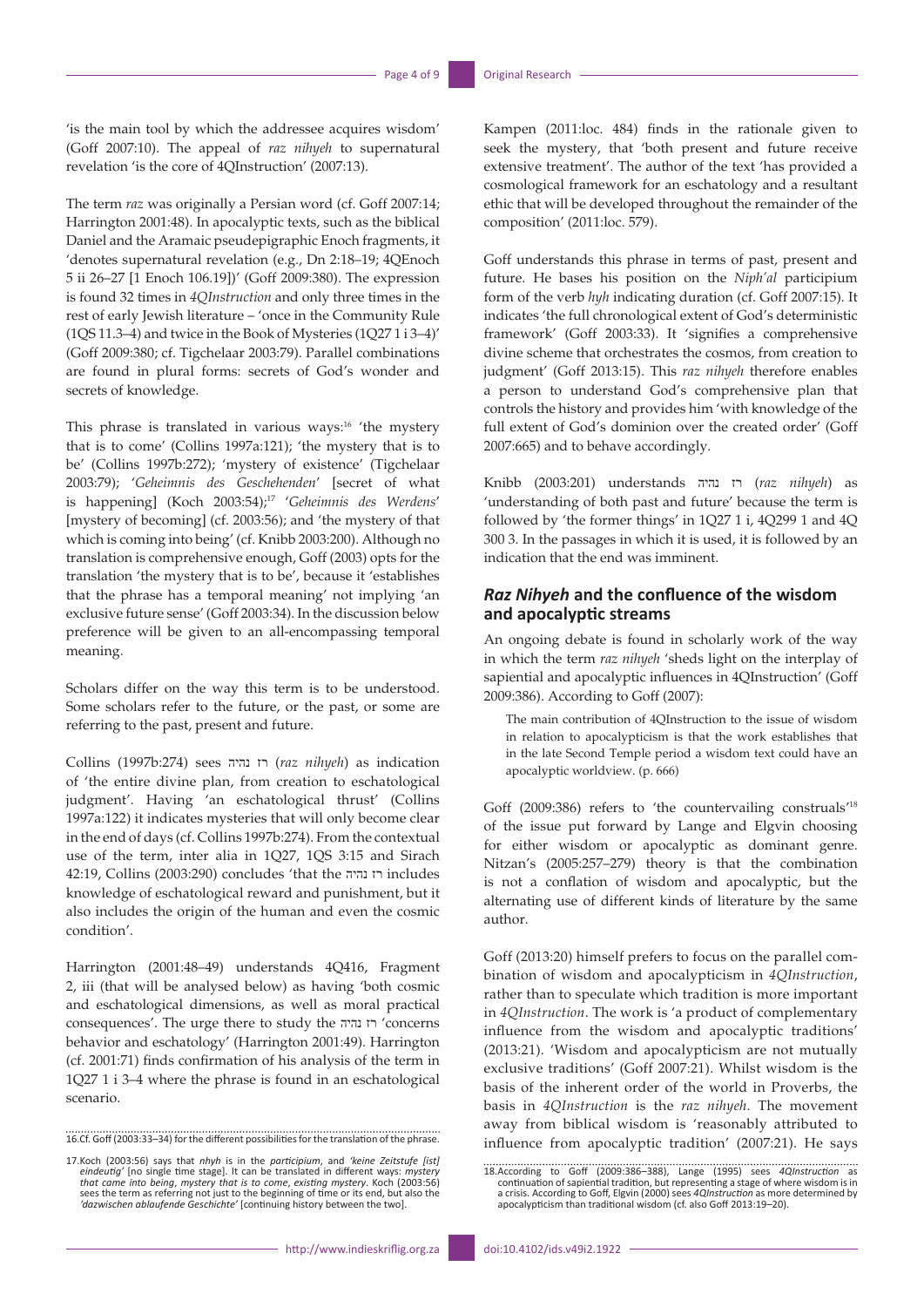that wisdom and apocalypticism must be understood as 'complimentary influences'. The work should also be seen against its contemporary background with its dominating influences and attitudes. The inclusion of apocalyptic themes, such as revelation and determinism into the wisdom tradition, is in agreement with the intellectual climate in the Hellenistic age. There was a 'widespread sense of alienation, political upheaval, and the decline of national independence in the Near East' (Goff 2009:388). Kampen (2011:loc. 561) also sees *Instruction* against its historical background as 'an early and significant work in a particular trajectory of wisdom literature in Second Temple Judaism'.

Perdue and Koch approach the problem from another angle. Perdue sees *4QInstruction* as the adversary of Qoheleth. He opposed the apocalyptic sages of the 3rd century bce who combined apocalyptic language and thought with traditional wisdom and the Torah (cf. Perdue 2003:245–247). *4QInstruction* ('a precursor to the Qumran community'; – 2003:247) indicates that wisdom and apocalyptic literature had already come together by the 2nd century bce. Several 'originally different theological and literary traditions (wisdom apocalyptic, and Torah) existed side by side and eventually began to influence each other and even at times merge together' (Perdue 2003:258).

Investigating the reference to time in *4QInstruction*, Koch (2003:61) sees in this book a branch of later wisdom on a resolute way to apocalyptics. In this process the idea of *Urzeit* [primitive time], spanning the time between a far off past and a coming future, became a foothold in wisdom thinking (cf. 2003:61). There is a created and continuing *Zeituniversum* [time universe] (2003:67), an *alldurchdringende Zeit* [all penetrating time] (2003:67) that directs the world. This underlying principle is embedded in social life, dictates the contours of one's life, and determines life's ethos. Although it is a secret only known to God, God reveals aspects of this heavenly plan to humans so that they could live accordingly. This is what the term *raz nihyeh* refers to. The learners are instructed to pay heed to this *zusammenhängende Nihyeh* [coherent Nihyeh] (2003:67). This *Geheimnis des Geschehenden* [secret of what is still happening] (2003:61) teaches one what is happening in the world and what will happen in future.

### **A probable timeframe**

Scholars like Goff, Perdue and Koch referred above to a contemporary background of *4QInstruction*. Nickelsburg (2005b:30) proposed in his 1994 paper that 'an attempt to reconstruct the institutions, social settings, and functions that gave rise to this literature' should be made as well. Wright and Wills (2005:3) suggested that several methods should be applied to find the relationship between wisdom and apocalyptic. These would be identifying the author(s), locating where it was written and reconstructing the landscapes of Second Temple Judaism and early Christianity.

However, the precise life setting is elusive. One reason being that Sapiential literature projects 'a certain antiquity and timelessness (as in Proverbs, Ecclesiastes, and Wisdom of Solomon)' (Harrington 2003:354) and refers only in generic terms to life. Goff (2013:10) remarks that very 'little can be determined about how instruction actually took place in the community to which 4QInstruction is addressed'. Nickelsburg rather focused on identifying types of figures than the wider social settings itself. He was quite aware of the wide diversity of the communities responsible for this literature. Tanzer (2005) referred in her reaction to Nickelsburg to the work of Jon Berquist (1995) and Richard Horsley (1994:733–751). Bequest's hypothesis on the social contexts and producers of wisdom and apocalyptic literature identifies literate scribes working outside the temple. Horsley studies the specific social world of the scribes on a text-by-text basis. He focuses on the attitudes towards people in power found in the texts. However, Tanzer (2005:48) warns<sup>19</sup> that these theories may 'mislead people into thinking that we know more about these scribes than we possibly can'.

Keeping Tanzer's warning in mind, it is clear that only very general remarks can be made, like *4QInstruction* was presumably composed in the land of Israel in or before the 1st<sup>20</sup> century bce (cf. Harrington 2003:354). However, Horsley's approach can be followed to work on a text-by-text basis. There are no real clues in the texts to the precise situation. But the texts do refer to social phenomena, customs, viewpoints and ideas found amongst people. Study in this area requires intensive work with Jewish and non-Jewish texts, as well as 'epigraphic and archaeological evidence, using the tools of philology, literary criticism, and social scientific methods' (Nickelsburg 2005b:35).

There are several of these 'social scientific methods' Nickelsburg (2005b:35) refers to. In *4QInstruction* cognitive verbalisation not only takes both wisdom and apocalyptic form, but in the case of 4Q416, Fragment 2 III referred to below, it is conspicuous how references to the human body are used to teach the pupil correct conduct. This means that conceptualising human experience on a cognitive basis includes doing it in bodily metaphorical terms. These body terms in Fragment 2 III can therefore be studied using the insights of Cognitive Linguistics focusing on spatial imagery, and specifically the body in this case. In turn this will illustrate how wisdom and apocalyptic ideas are formulated in bodily terms.

# **Cognitive Linguistics**

The focus on reading and editing the many fragmentary manuscripts from the Judean desert caused the neglect of keeping track with hermeneutical readings of the scrolls (cf. Brooke 2013:xv). Brooke addresses this problem in his 2013 publication on reading and analysing the Dead Sea scrolls. He pays inter alia attention to theories developed in the

<sup>19.</sup>For a similar *caveat* cf. also Collins 1993:165–185.

<sup>20.</sup>Goff (2013:28) chooses for a time when apocalyptic tradition was flourishing in the 2nd century bce.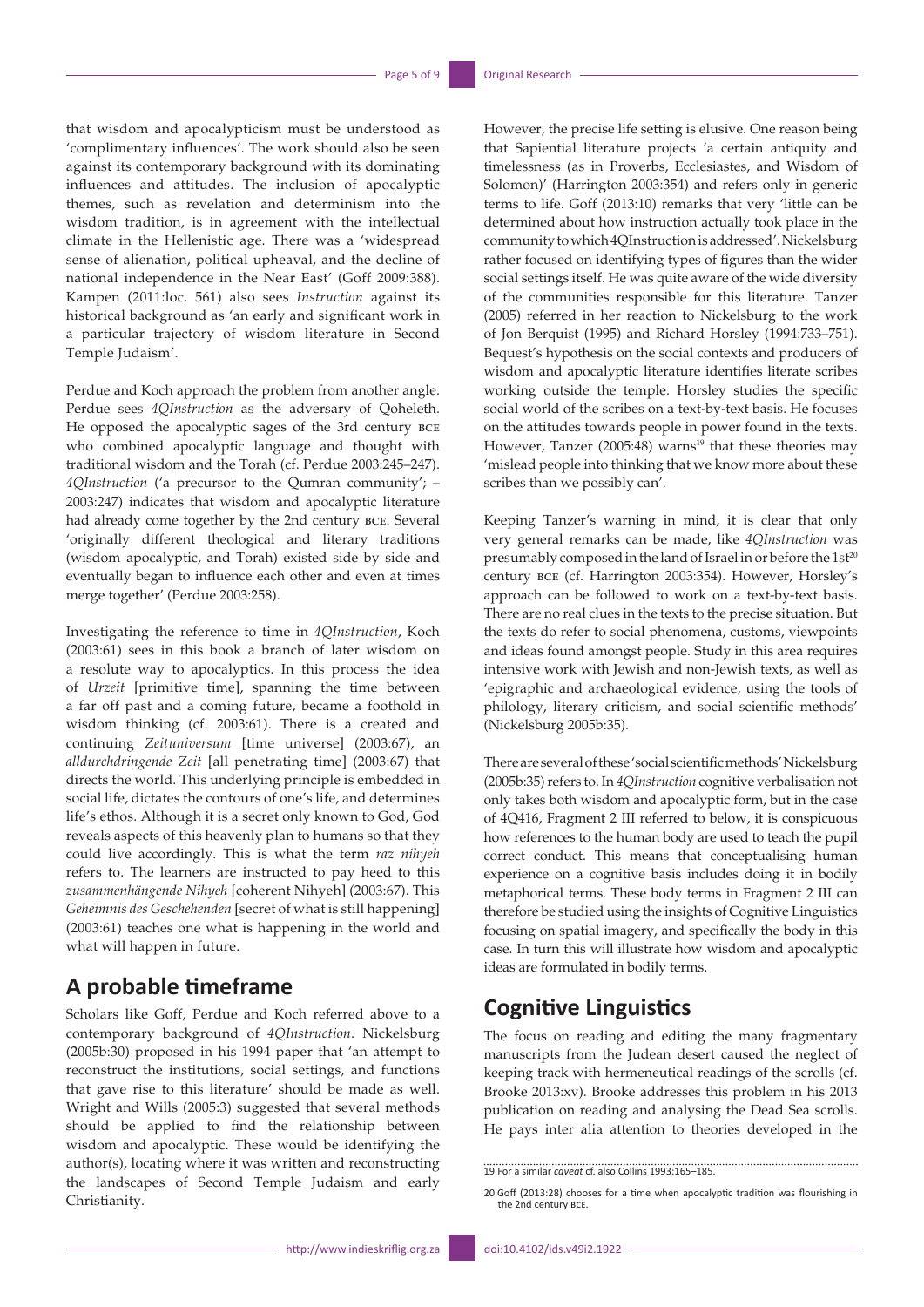social sciences, like the deviance theory.<sup>21</sup> In a chapter on spatial imagery<sup>22</sup> he studies the use of spatial language in the Qumran *pesharim*. His idea is that references to space in these *pesharim* were not only composed in the context of Qumran, but were also 'construed as reflecting the ideology of those who lived there' (Brooke 2013:140).

In Cognitive Linguistics a wide variety of human experiences are investigated, like space and time. Humans conceptualise the experiences of these entities in metaphorical analogical terms, mostly in terms of their own bodies. In this regard Lakoff and Johnson (inter alia 1999) proposed the embodied mind theory. This theory states that cognition is determined by the body. One's bodily experience forms the basis of one's perception of reality. These perceptions are translated into language 'via metaphorical expressions' (Coetzee 2008:300). Bodily experience uses 'the motor system, the perceptual system, the body's interactions with the environment (situatedness) and the ontological assumptions about the world that are built into the body and the brain' (Wikipedia 2014). It 'includes high level mental constructs (such as concepts and categories) and human performance on various cognitive tasks (such as reasoning or judgment)' (2008).

Malina (1993:300) indicated three areas of perception: emotion-fused thought, self-expressive speech, and purposeful action. The zone of emotion-fused thought is composed of body parts such as the eyes, the heart and the eyelids. These organs are used to see, to recognise, to comprehend, to reflect and to decide (cf. Coetzee 2008:300). The second category of expressive speech utilises the auditive organs such as the mouth, ears, tongue, lips, throat, teeth, jaws and their activities (cf. Coetzee 2008:300). The third zone of 'purposeful action includes hands, feet, arms, fingers, legs, and the activities of these organs' (cf. 2008:300).

Gillmayr-Bucher (2004:301) indicates that body imagery not only portrays experience with metaphorical language related to the body, but also characterises a person and reveals the 'underlying concepts of communication and valuation' of the person. What is of importance here is her remark that one of the important functions of body image is that it establishes a relationship between the persons mentioned in communication, or, in the case of psalms literature 'between the psalmist and God' (2004:325). Mirguet (2011:5) studies the use 'of the body to express identity in Judeo-Hellenistic narratives'. The use of the body serves here as a marker of identity. There are 'essential components of human identity, at both a personal and collective level' (2011:17–18). These viewpoints can next be used to read 4Q416, Fragment 2 III, where superfluous references to the body are found.

### **Embodied mind in 4Q416, Fragment 2 III**

The major themes in this passage deal with caution in financial affairs, the need to study and learn, conduct towards the parents and towards the spouse (cf. Goff 2013:94–95).

Several direct references to parts of the body are found in this passage: hand, face (God's countenance), head, shoulder, heart. They are all related to the 'purposeful action' (Coetzee 2008:300) of the body.

Some of these references to the body are metaphorically, for instance, 'bring your shoulder under all instruction'23 and 'purify your heart'.24

Bodily functions are indicated without referring directly to the part of the body concerned: rejoice (by using the mouth), accept goods (using your hand), lie in repose with the truth (your body lying down), confused by your inheritance<sup>25</sup> (passive voice of Hebrew *bl'* meaning 'consume with the mouth') (cf. Kampen 2011:loc. 939); move your boundary (with the hand), et cetera. These references belong to Malina's (1993) third zone of purposeful action (cf. Coetzee 2008:300).

Identification in terms of the body is found in reflexive remarks like remembering who you are (a poor person in want of food and property), desire nothing except your inheritance (living with contentment and not desire), and lie in repose with the truth (being intimate with what is the truth and therefore being a truthful person).

Gillmayr-Bucher's (2004:325) idea that body image 'establishes a relationship between the persons mentioned' can also be applied here. The person being a whole body meets another body – be it human or the embodiment of an idea. For instance, if the addressee does not know a person he should not accept any money from him (evaluating a relationship negatively); he should praise God's name and seek his favour (response with the body to God who gave him a position of honour); God has set you with the nobles (communion with people of importance, probably the angels;26) honour father and mother (relationship to people with whom he is genetically related).

The other *bodies* with whom the *mebin* [learner] stands in relation are depicted in metaphorical terms. Lifeless phenomena can act like living human beings who eat, attack

23.Goff (2013:107) interprets this as 'a call to study'.

<sup>21.</sup>This theory investigates the phenomenon of groups willingly deviating from normative behaviour (cf. Brooke 2013:37–50).

<sup>22.&#</sup>x27;Room for interpretation: An analysis of spatial imagery in the Qumran Pesharim', in Brooke (2013:137–149).

<sup>24.</sup>Goff (2013:107) reads the instruction to purify the heart as meaning that the *mebin* should focus on 'understanding the special "inheritance" that God has given him'.

<sup>25.</sup>Goff (2013:101) understands this term as 'a special allotment given to particular<br>individuals by God' that dictates their station in life. This inheritance has both<br>worldly and heavenly aspects and can even include affi eternal life after death.

<sup>26.</sup>Both Goff and Kampen understand *nobles* to refer to the angels. The *mebin* shares his lot with the angels. Kampen (2011:loc. 973) concludes: 'This suggests<br>an understanding of some form of external existence for the righteous without<br>the concept of resurrection.' Goff (2013:105) interprets 'sitti parallel to inheriting glory and therefore understands nobles as reference to the angels.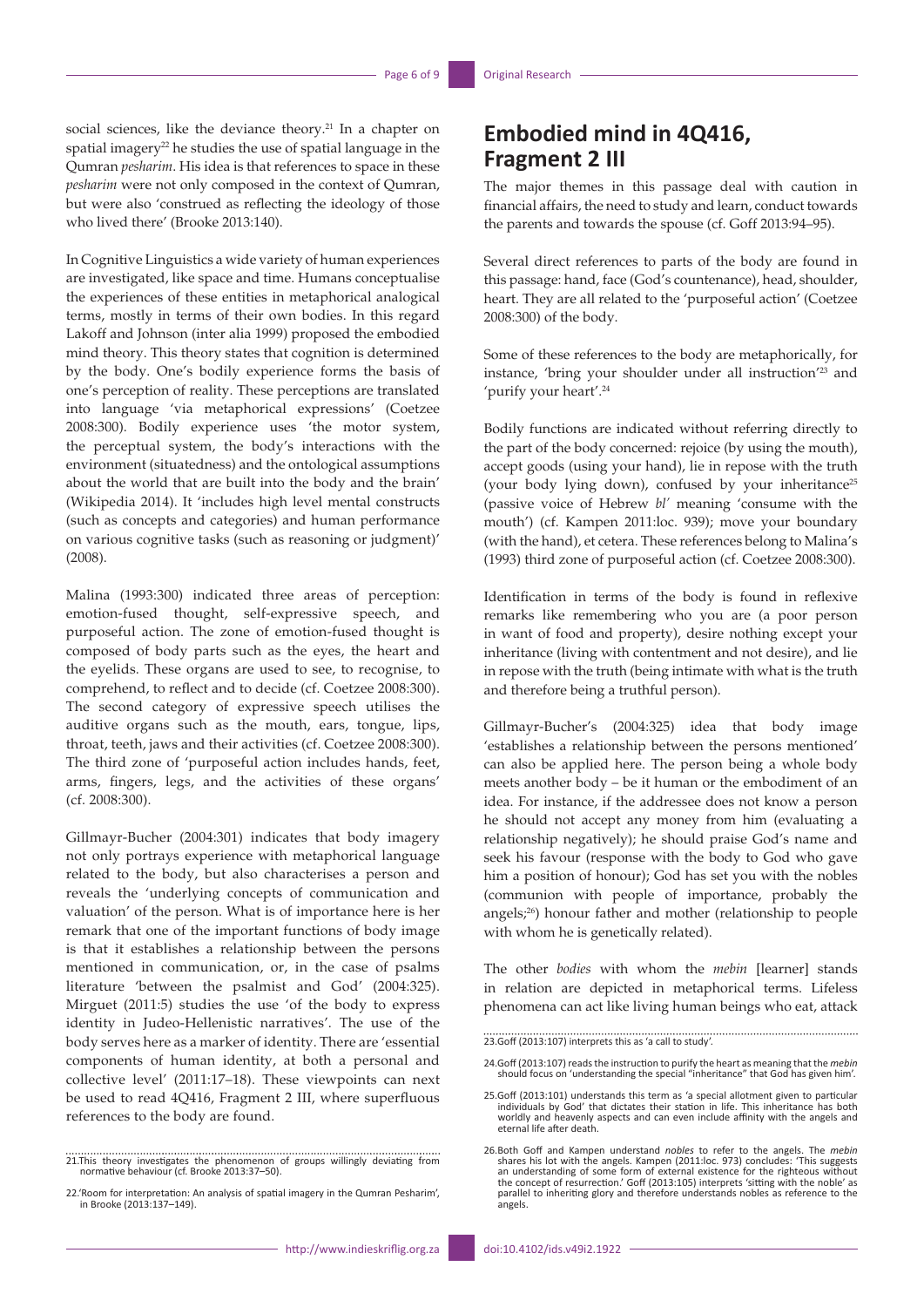and kill. If the person sets his hand upon what someone unknown has entrusted to him, its fire can burn his hand and devour his body (dangerous relationship); he should take responsibility of what was forced on him for life (like caring for a child); he should not let his spirit be seized by it (be swallowed with its mouth by what was entrusted to him); lying with the truth (meaning he will be in an intimate relationship with truth).<sup>27</sup>

Four pairs of items or persons are stated parallel to each other. What is of utmost importance here is that the term *raz nihyeh* is used in all four cases. First pair is that he should not be confused about his inheritance and be lead astray by it, because then he will be able to walk in it (leading the way not being lead where he does not want to go). This stands parallel with the conditional sentence in line 9, namely if he studies the *raz nihyeh*, he will know his inheritance and walk in it in righteousness (the mystery will teach him the right direction to take). His inheritance and this mystery he is investigating will both allow him righteous conduct.

The second pair is that poverty should not keep him back from attaining knowledge (seek for it, bring his shoulder under all instruction, study, examine). This is in parallel with line 14, namely to study the mystery and examine closely the ways of truth. Again, as in the case of the inheritance and the mystery above seeking knowledge (lines 12 and 13) and studying the mystery (line 14) are paralleled to each other. Together both will enable him to live knowledgeable (know what is bitter and what is sweet for man).

The mystery God revealed to his ear (line 18) and honouring the parents<sup>28</sup> (line 18) will together<sup>29</sup> have an effect on his life and lengthen his days is the third pair. Mystery and honouring the parents work together to better his life.

The fourth case is that his willingness to live in harmony with the spouse he is married to (line 20) stands in accordance with the mystery (line 21) and will enhance his life. In this pair a connection can be found to 'the theme of marriage to supernatural revelation' (Goff 2013:115).

In all four of these cases the mystery is paralleled to his relationship with persons of embodied objects. Inheritance and the mystery will allow the person to walk in righteousness; knowledge and the mystery will enable him to know what is positive and what is negative for human life; honouring the parents and receiving the revealed mystery will enrich his life in quantity and quality; and his marriage and the mystery go hand in hand in his life.

# **Conclusion**

The agreement with Proverbs 8 is obvious. The *raz nihyeh* and the personified wisdom fulfil the same function. In Proverbs 8 'a character sketch of wisdom' (Brown 1996:loc. 410) is presented. The link between wisdom and prudence, knowledge and righteousness in Proverbs is intended to create a bridge between the hearer and wisdom. It advances the 'values of righteousness, justice, and equity' (1996:loc. 420–421). Wisdom invites the hearers to take her into their life. As Brown (1996:loc. 420–421) formulates it: 'Cast in the language of embodiment, the traits of wisdom are designed for appropriation.'

When wisdom's speech moves from normative character to 'wisdom's primordial, albeit non-pre-existent, nature' (Brown 1996:loc. 421) in Proverbs 8:22–31, the function of wisdom enters the cosmic realm. Within this context wisdom acts as 'crafts(wo)man' (Murphy 1998:54) setting herself in relation to God and his creation and through the indelible link to the recipient of her words, enables him to experience God's creation in all it splendour.

However, some changes are obvious. Whilst the wisdom in Proverbs 8 is the one calling upon the hearer to attend to her, here it is God himself who literally opens the ears by means of the mystery.30 It is no longer an entity next to God as in Proverbs 8, but something presented by God himself. It is a direct revelation by God. Apocalyptic revelation and wisdom instruction come together here. God's mystery and the instructions stand on one line.

The mystery in 4Q416, Fragment 2 III also leads to a full life. It is also linked to the different areas of life: inheritance, knowledge and correct relation to his parents and his wife. It is again something to be appropriated, and to be identified with. The use of so many body references in this section indicates that the mystery is bodily and fully integrated into the listener's life. It becomes part and parcel of his whole being. But in and through this mystery the reader becomes a person fully integrated in God' creation, taking part in all there is. Embodiedness plays a bigger role than in Proverbs 8.

The mystery is in agreement with the wisdom in Proverbs with regard to its function in the hearer's life, but there is a conspicuous change in the character of the mystery here. No longer is the listener only linked to the *Urzeit* (cf. Koch 2003:61) of creation, but in and through the mystery his life is now extended to the future as well. The order of creation 'plays a defining role in the development of ethical character' (Brown 1996:loc. 460) and now the mystery joins in by showing the way from the present to the future developing an ethical character. Whether *raz nihyeh* is translated as present entity or as the mystery that will be, an avenue is opened up here for an extended chronological function of the mystery. It functions within the framework

<sup>27.</sup>Goff (2013:100) interprets truth as expressing 'an affinity between God and the elect', therefore a relationship not only with embodied truth but also with God.

<sup>28.</sup>Filial piety has a theological rationale. Honouring the parents is the same as honouring God. This in turn is based on God Who created all humans in his image (cf. Goff 2013:110–111).

<sup>29.</sup>Goff (2013:112) remarks that these lines 'combine heavenly revelation with practical instruction on filial piety'.

<sup>30.</sup>Von Rad (1970:189) refers to wisdom as the self-revelation of creation ('*Selbstoffenbarung der Schöpfung'*) in Proverbs 8, but here it is God who reveals the mystery.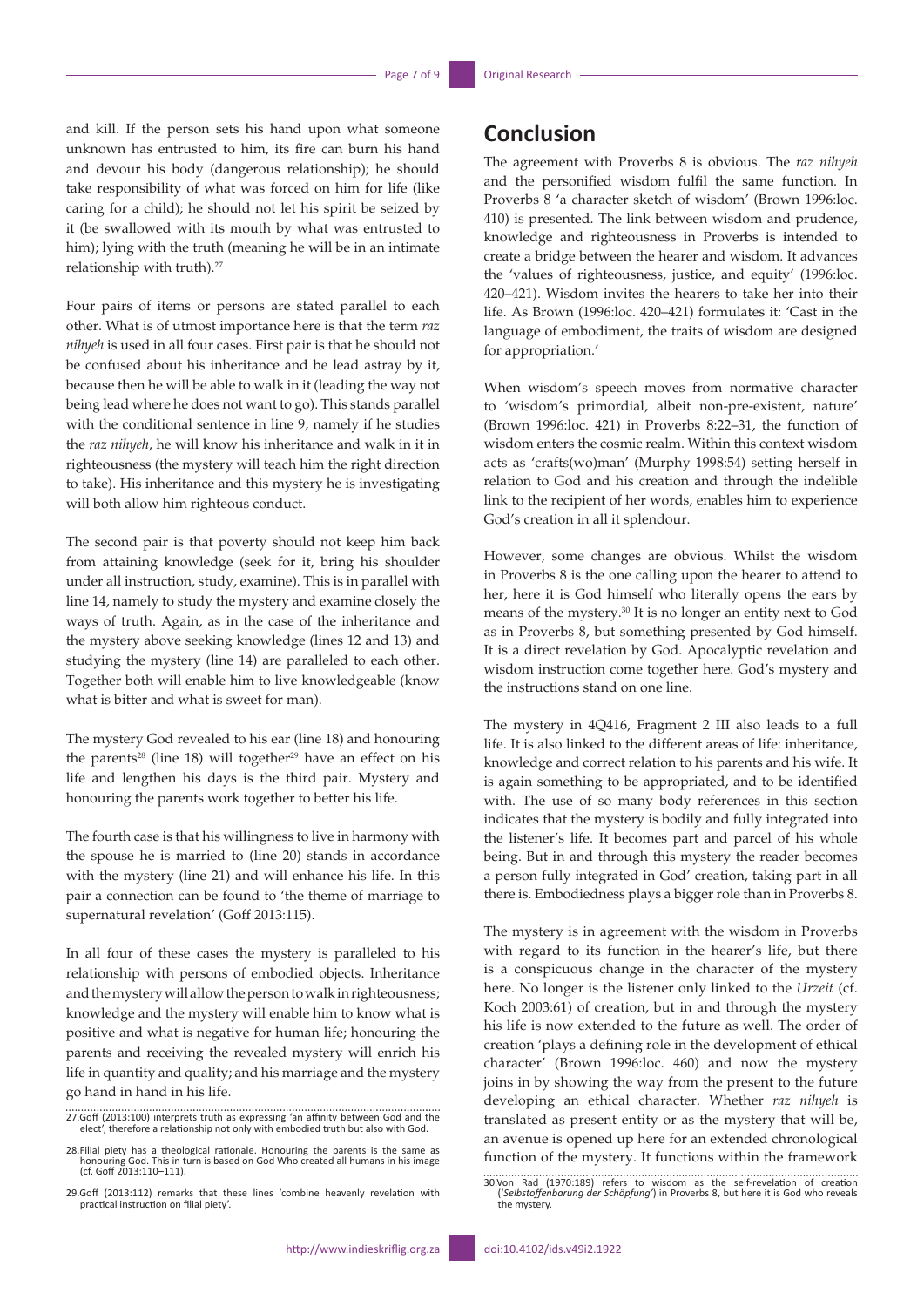of a continuing *Zeituniversum* [time universe] (Koch 2003:67), a panchronistic *immerhistoriese* [ever historical] (Venter 1981:323) context. There is not any chronological scheme here, but a confluence of traditional wisdom and the apocalyptic view of time.

An extension of space is also caused by the confluence of wisdom and apocalyptic literature. A supernatural aspect is probably indicated by the reference to the princes in line 11, if this is translated as *angels*. However, in the case of 4Q416, Fragment 2 III there is not a supernatural intermediary *angelus interpretus* [interpreting angel] and no heavenly vision. There is not any heavenly scene here as in Job 1:6–12. What is revealed here is indeed a transcendent reality in the form of God's *raz nihyeh* that dictates everything, but it is fully integrated into the lives of people. The world in which *4QInstruction* operates is much larger than the horizontal world of Proverbs, including the transcendental, but is not divided into an up and a below. Space is fully integrated here into one large cosmos ruled by God through his mystery.

This is not wisdom on a resolute way to *apocalyptic* as Koch (2003:67) sees it, neither an apocalyptic extension into wisdom, but rather a confluence between the wisdom and the apocalyptic traditions with cross cultural influence on each other. It reflects a changing world and time view in sapiential thinking where a hidden force behind all existence is identified with God's cosmic rule of everything he created. It is no longer a final system that God created at the beginning, but an abiding mystery that directs the cosmos right to the end. It is the task of the *mebin* [learner] to reflect on this allpenetrating mystery throughout his life. The role the Torah played in priestly circles is duplicated here as the revealed and revealing wisdom God commissioned his faithful to search for with all their heart all through their life.

### **Acknowledgements**

This article is dedicated to my colleague Jan du Rand in appreciation of his research on New Testament apocalyptic literature.

Financial support by the NRF is recognised.

### **Competing interests**

The author declares that he has no financial or personal relationship(s) that may have inappropriately influenced him in writing this article.

### **Reference**

- Apocalyptic literature, 2014a, *Definitions and related terms*, viewed 06 Aug. 2014, from Apocalyptic [http://www.sblsite.org/Meetings/Congresses\\_ProgramUnits.](http://www.sblsite.org/Meetings/Congresses_ProgramUnits.aspx?MeetingId=25) [aspx?MeetingId=25](http://www.sblsite.org/Meetings/Congresses_ProgramUnits.aspx?MeetingId=25)
- Apocalyptic literature, 2014b, *Definitions and related terms*, viewed 11 Sept. 2014, from Apocalypticism, [http://catholic-resources.org/Bible/Apoc\\_Def.htm](http://catholic-resources.org/Bible/Apoc_Def.htm)
- Berquist, J., 1995, *Judaism in Persia's shadow: A social and historical approach*, Fortress, Minneapolis.
- Brooke, G.J., 2013, *Reading the Dead Sea scrolls*: *Essays in method,* Society of biblical Literature, Atlanta. (Early Judaism and its Literature, 39).
- Brown, W.P., 1996, *Character in crisis: A fresh approach to the Wisdom literature of the Old Testament*, Eerdmans, Grand Rapids. (Kindle edn).
- Coetzee, J.H., 2008, 'Psalm 104 and "Yahweh's History"', *Old Testament Essays* 21(2), 298–309.
- Collins, J.J., 1993, 'Wisdom, apocalypticism and generic compatibility', in L.G. Perdue, B.B. Scott & W.J. Wiseman (eds.), *In search of wisdom: Essay in memory of John J Gammi*, pp. 165–185, Westminster, Louisville.
- Collins, J.J., 1997a, *Jewish wisdom in the Hellenistic age*, Westminster John Knox, Louisville.
- Collins, J.J. 1997b, 'Wisdom reconsidered, in light of the Scrolls', *Dead Sea Discoveries* 4(3), 265–281. <http://dx.doi.org/10.1163/156851797X00137>
- Collins, J.J., 2003, 'The mysteries of God, creation and eschatology in *4QInstruction* and the Wisdom of Solomon', in F. García Martínez (ed.), *Wisdom and Apocalypticism in the Dead Sea scrolls and in biblical tradition*, pp. 287–305, Leuven University Press, Leuven.
- Crenshaw, J., 2010, *Old Testament wisdom: An introduction*, 3rd edn., Westminster John Knox, Louisville.
- Elgvin, T., 2000, 'Wisdom and apocalypticism in the early second century BCE The evidence of 4QInstruction', in L.H. Schiffman, E. Tov, J.C. VanderKam & G. Marquis (eds.), The Dead Sea scrolls fifty years after their di
- Fox, M.V., 2007, 'The epistemology of the book of Proverbs', *Journal of Biblical Literature* 126(4), 669–684.
- García Martínez, F.G., 2003, 'Preface', in F. García Martínez (ed.), *Wisdom and apoclypticism in the Dead Sea scrolls and in biblical tradition*, pp. xiii–xxxiv, Leuven University Press, Leuven.
- Gillmayr-Bucher, S., 2004, 'Body images in the Psalms', *Journal for the Study of the Old Testament* 28(3), 301–326. <http://dx.doi.org/10.1177/030908920402800304>
- Goff, M.J., 2003, *The worldly and heavenly wisdom of 4QInstruction*, Brill, Leiden.
- Goff, M.J., 2007, *Discerning wisdom: The sapiential literature of the Dead Sea scrolls*, Koninklijke Brill, Leiden. (Supplements to Vetus Testamentum, 116).
- Goff, M., 2009, 'Recent trends in the study of early Jewish wisdom literature: The contribution of *4QInstruction* and other Qumran texts', *Currents in Biblical Research* 7, 376–416. <http://dx.doi.org/10.1177/1476993X09104459>
- Goff, M.J., 2013, *4QInstruction*, Society of biblical Literature, Atlanta.
- Gravett, E.O., 2014, 'God as a necessary authority in didactic wisdom literature: A critique of Carol Newsom's "Polyphonic" reading of the book of Job', University of Virginia, viewed 27 August 2014, from [http://home.nwciowa.edu/wacome/](http://home.nwciowa.edu/wacome/Gravett.pdf) [Gravett.pdf](http://home.nwciowa.edu/wacome/Gravett.pdf)

Harrington, D.J., 2001, *Wisdom texts from Qumran*, Taylor & Francis e-Library.

- Harrington, D.J., 2003, Wisdom and apocalyptic in *4QInstruction* and 4 Ezra, in F. García Martínez (ed.), *Wisdom and apocalypticism in the Dead Sea scrolls and in biblical tradition*, pp. 343–355, Leuven University Press, Leuven.
- Horsley, R., 1994, *Wisdom justified by all her children: Examining allegedly disparate traditions in Q*, Scholars Press, Atlanta. (Society of biblical Literature Seminar Papers 33).
- Kampen, J., 2011, *Wisdom literature,* Eerdmans, Grand Rapids. (Kindle edn.).
- Knibb, M.A., 2003, The book of Enoch in the light of the Qumran wisdom literature, in F. García Martínez (ed.), *Wisdom and apocalypticism in the Dead Sea scrolls and in biblical tradition*, pp. 193–210, Leuven University Press, Leuven.
- Koch, K., 2003, 'Das Geheimnis der Zeit in Weisheit und Apokalyptik um die Zeitenwende', in F. García Martínez (ed.), *Wisdom and apoclypticism in the Dead Sea scrolls and in biblical tradition*, pp. 35–68, Leuven University Press, Leuven.
- Lakoff, G. & Johnson, M. (eds.), 1999, *Philosophy in the flesh: The embodied mind and its challenge to western thought*, Basic Books, New York.
- Lange, A., 1995, *Weisheit und Prädestination: Weisheitliche Urordnung und Prädestination in den Textfunden von Qumran*, Brill, New York.
- Malina, B.J., 1993, *The New Testament world: Insights form cultural anthropology*, Westminster John Knox, Louisville.
- Mirguet, F., 2011, 'Introductory reflections on embodiment in Hellenistic Judaism', *Journal for the Study of the Pseudepigrapha* 21(1), 5–19. [http://dx.doi.](http://dx.doi.org/10.1177/0951820711419778) [org/10.1177/0951820711419778](http://dx.doi.org/10.1177/0951820711419778)
- Murphy, R.E., 1998, *Proverbs,* Word Incorporated, Dallas. (Word biblical Commentary, 22).
- Nickelsburg, G.W.E., 2005a, *Jewish literature between the Bible and the Mishnah: A literary and historical introduction*, 2nd edn., Fortress, Minneapolis.
- Nickelsburg, G.W.E., 2005b, 'Wisdom and apocalypticism in early Judaism: Some points for discussion', in B.G. Wright III & L.M. Wills (eds.), *Conflicted boundaries in wisdom and apocalypticism*, pp. 17–37, Society of biblical Literature, Atlanta.
- Nitzan, B., 2005, 'The ideological and literary unity of *4QInstruction* and its Sea Discoveries 12, 257–279. [http://dx.doi.org/10.1163/](http://dx.doi.org/10.1163/156851705774479824) authorship', *Dead* Sea<br>[156851705774479824](http://dx.doi.org/10.1163/156851705774479824)
- Perdue, L.G., 2003, 'Wisdom and apocalyptic: The case of Qoheleth', in F. García Martínez (ed.), *Wisdom and apocalypticism in the Dead Sea scrolls and in biblical tradition*, pp. 231–258, Leuven University Press, Leuven.
- Saur, M., 2012, *Einführung in die alttestamentliche Weisheitsliteratur*, Wissenschaftliche Buchgesellschaft, Darmstadt. (Electronic copy).